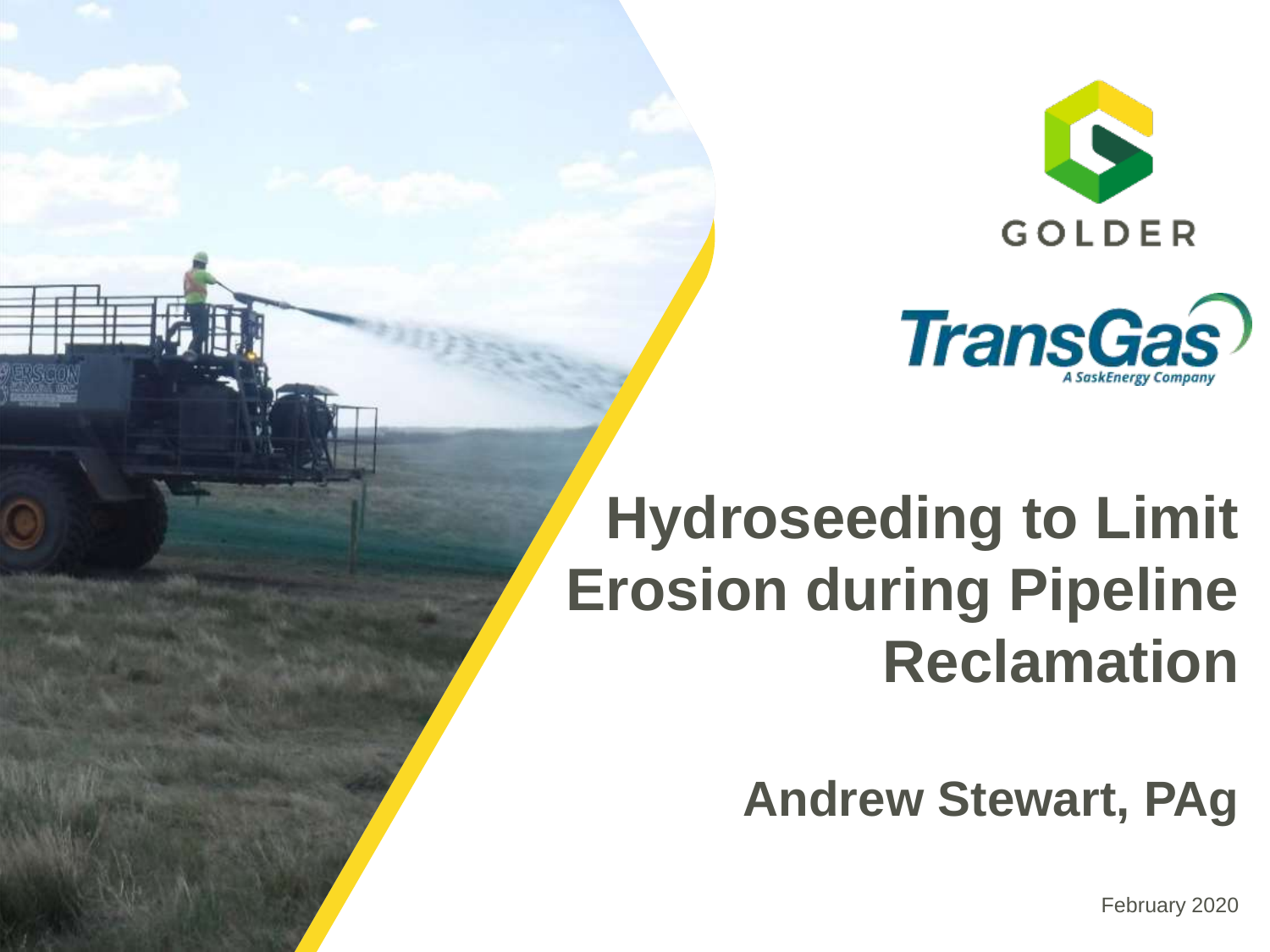#### **Project Introduction**

#### SA S K AT OON SOUTH BYPASS PROJECT

- 62 kilometre 508.0 millimetres (NPS 20) high pressure natural gas line
- The Project required a new 30 metre (m) wide right-ofway (ROW)
- Approximately 26.4 ha of native grassland and 19.9 ha of modified grassland was crossed by the project



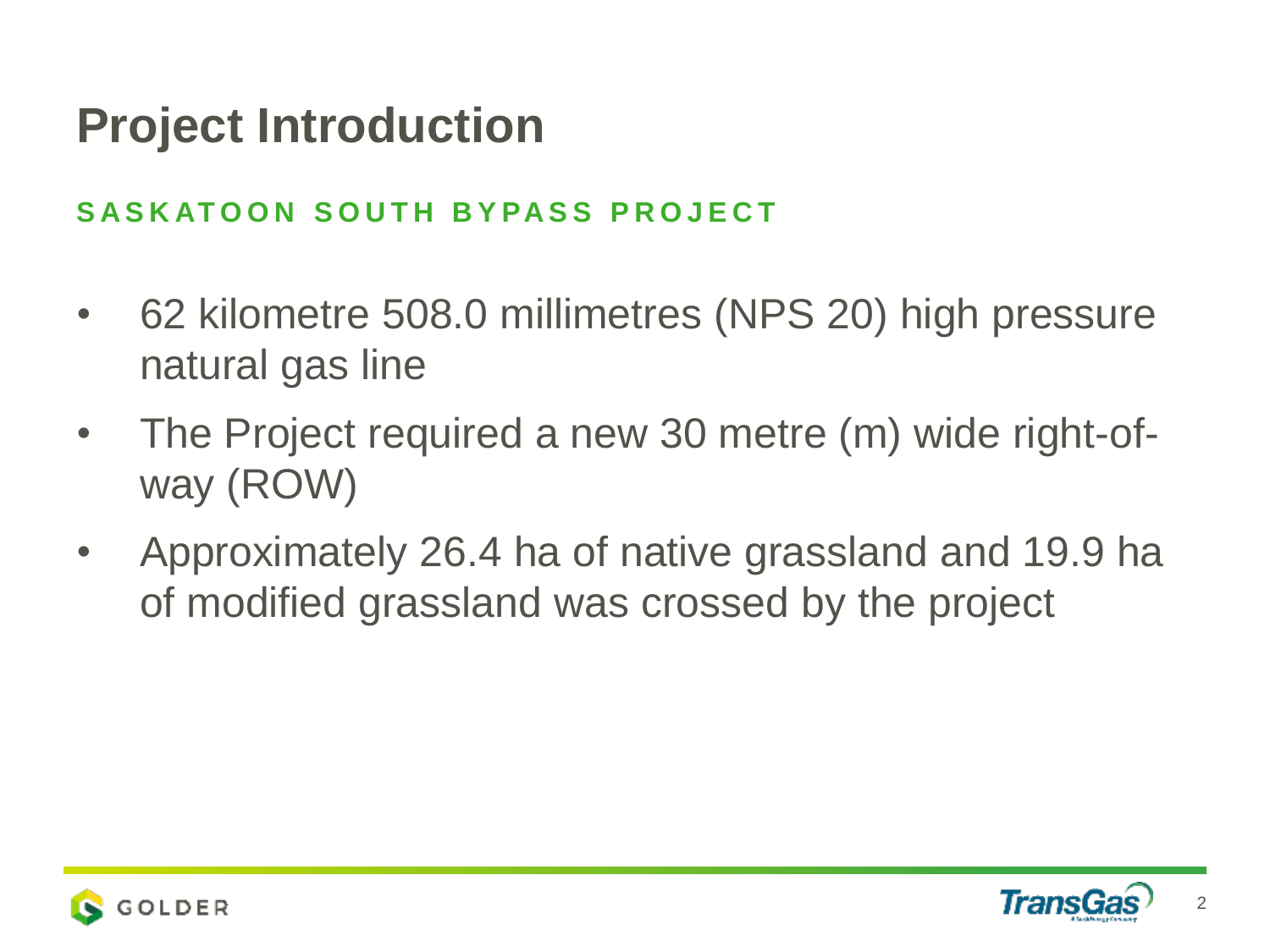



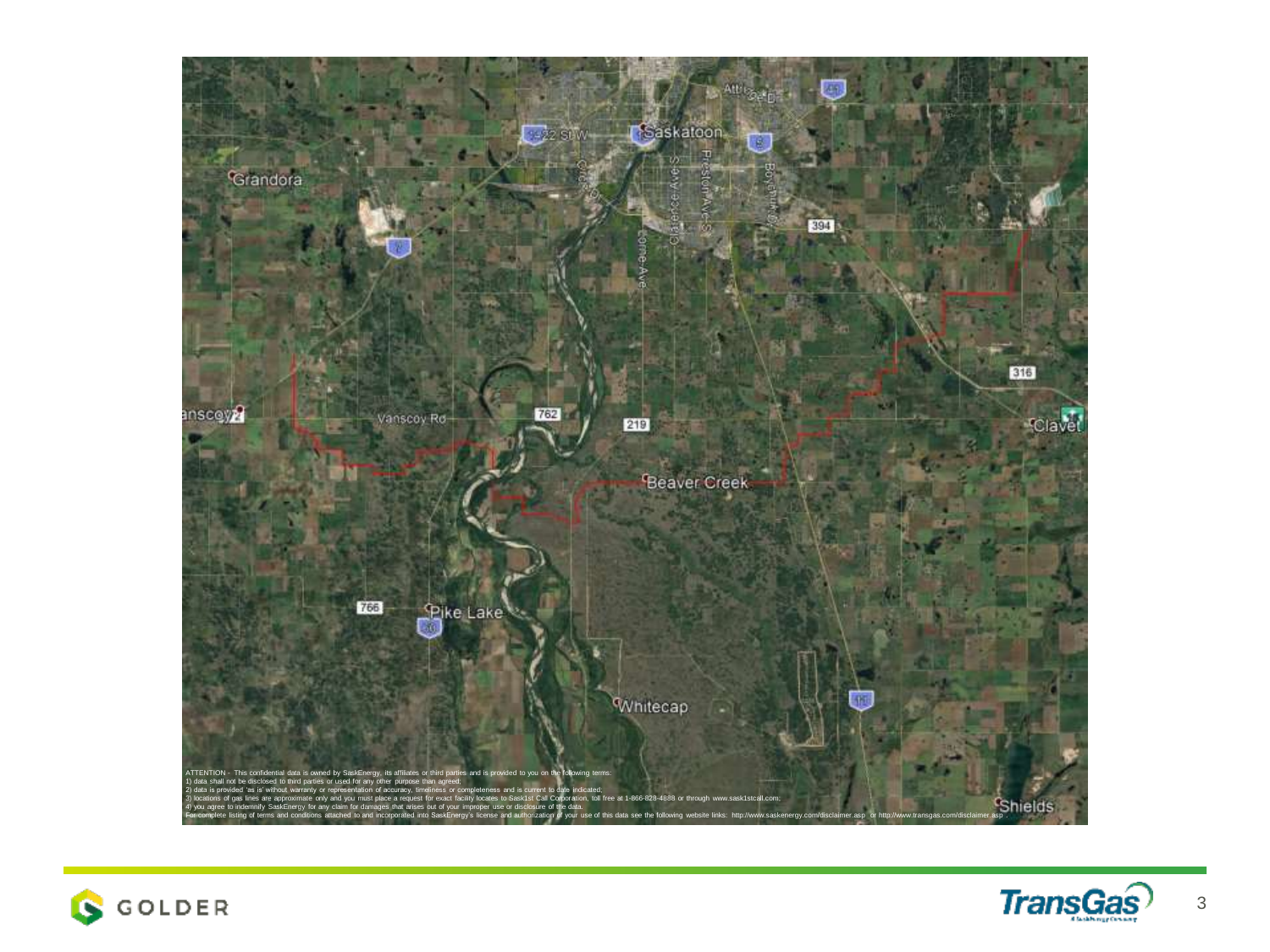



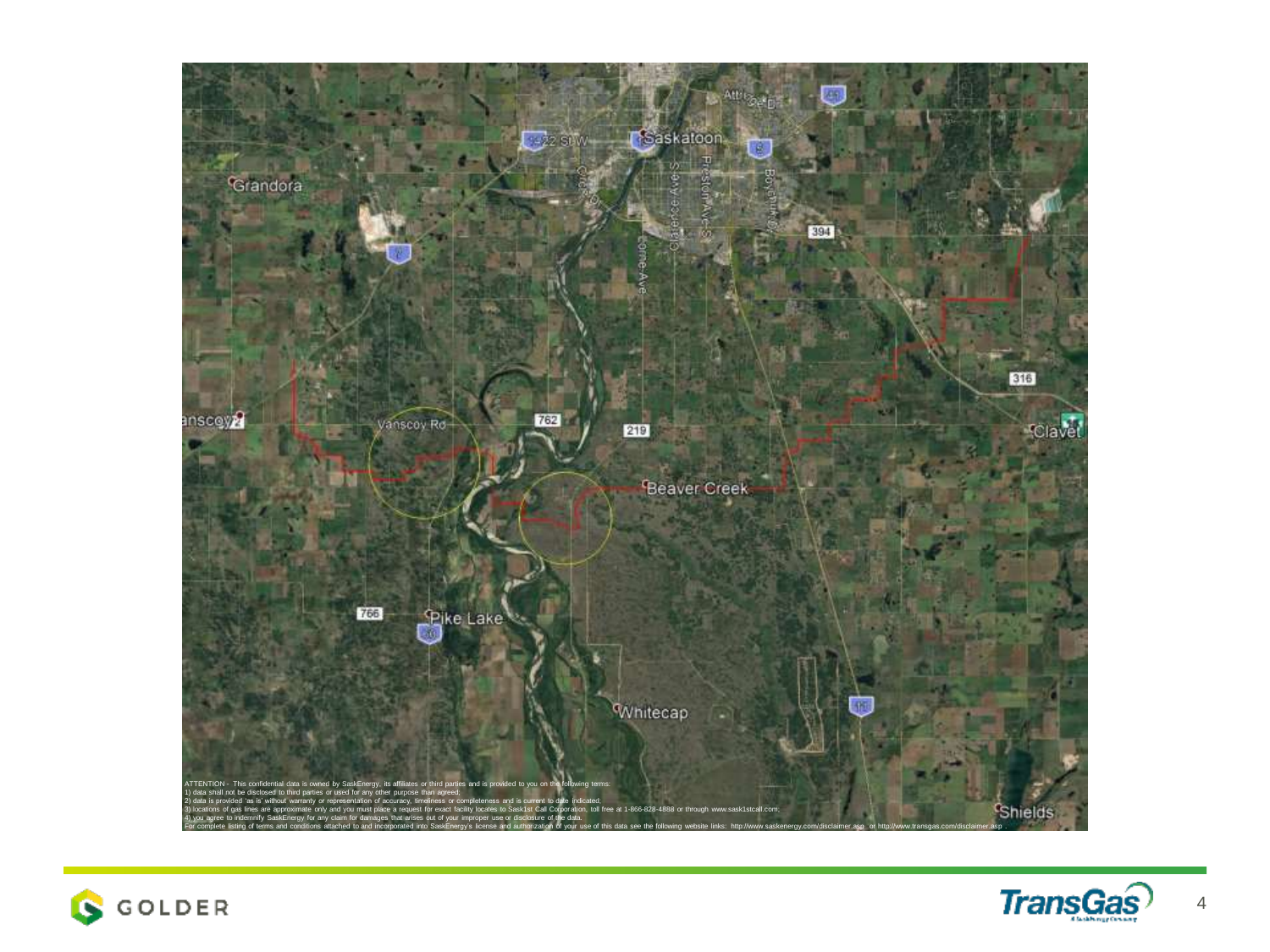### **Construction Phase**

#### **NATIVE GRASSLANDS**





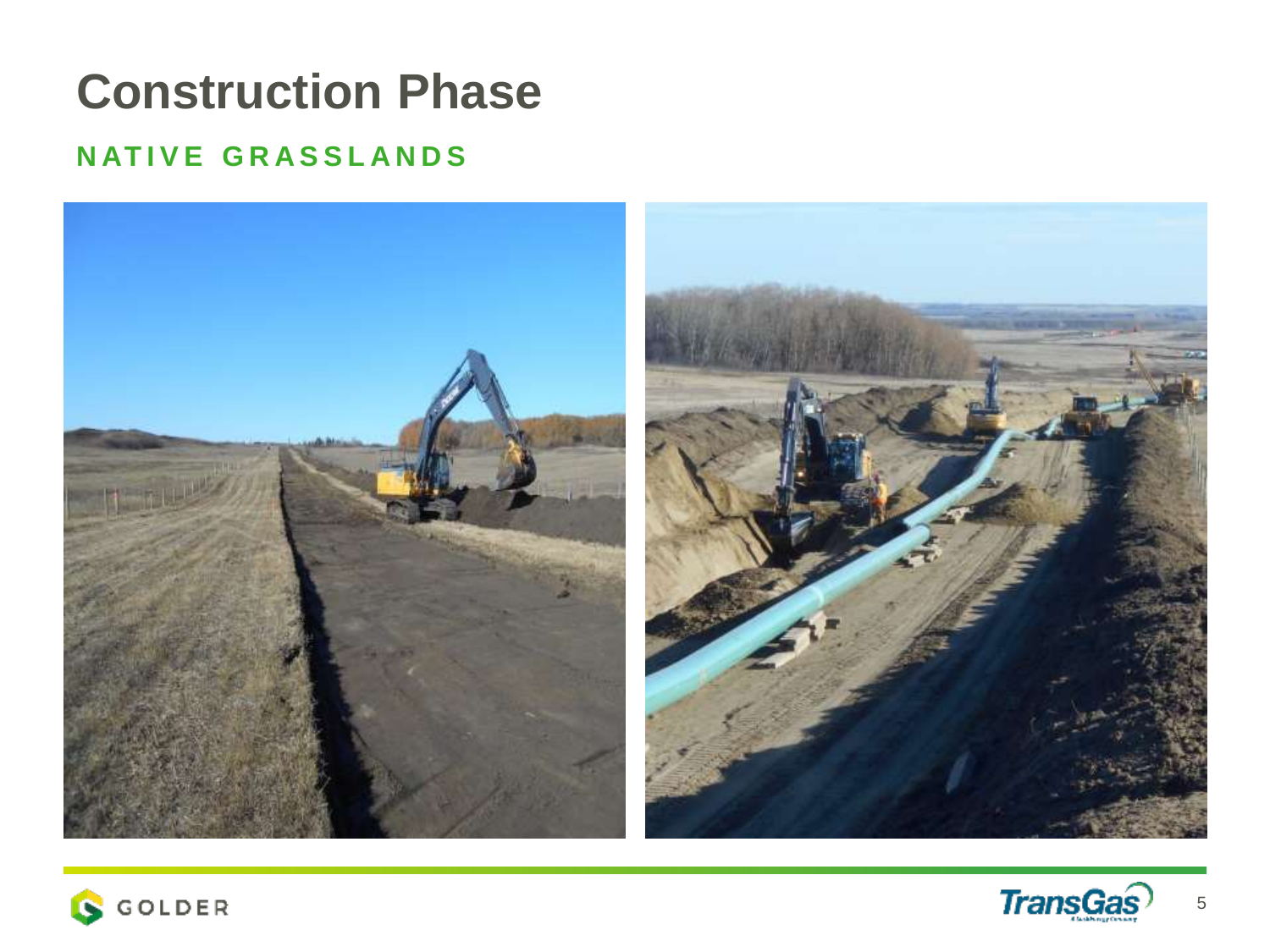### **Initial Reclamation**

#### **N AT I V E G R A S S L A N D S**



- Reclamation activities completed in November/December 2018, concurrent with construction
- Initial ROW preparation was completed by harrowing, followed by the use of a drill seeder. Native seed mix was seeded at an approximate rate of 10 to 12 kg/ha
- Fall rye cover crop seeded at 2 to 4 kg/ha in native grassland areas
- For small areas, seeding was completed by ATV and hand broadcasting

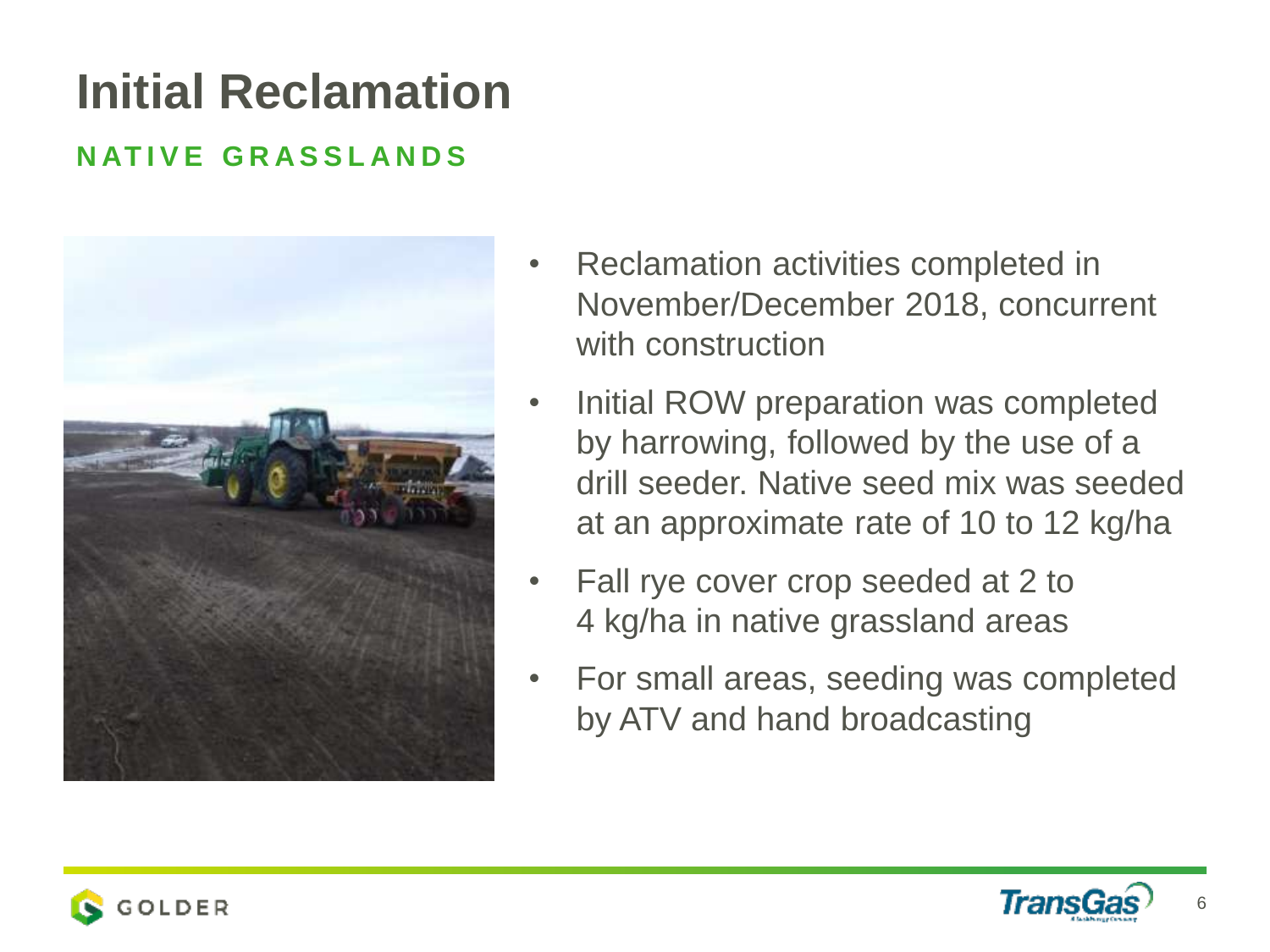### **Initial Reclamation Results**

#### **HOT AND DRY SPRING CONDITIONS**



- Total precipitation for April and May less than 5 mm
- Concerns over initial establishment
- Potential for erosion loss due to dry windy conditions



7

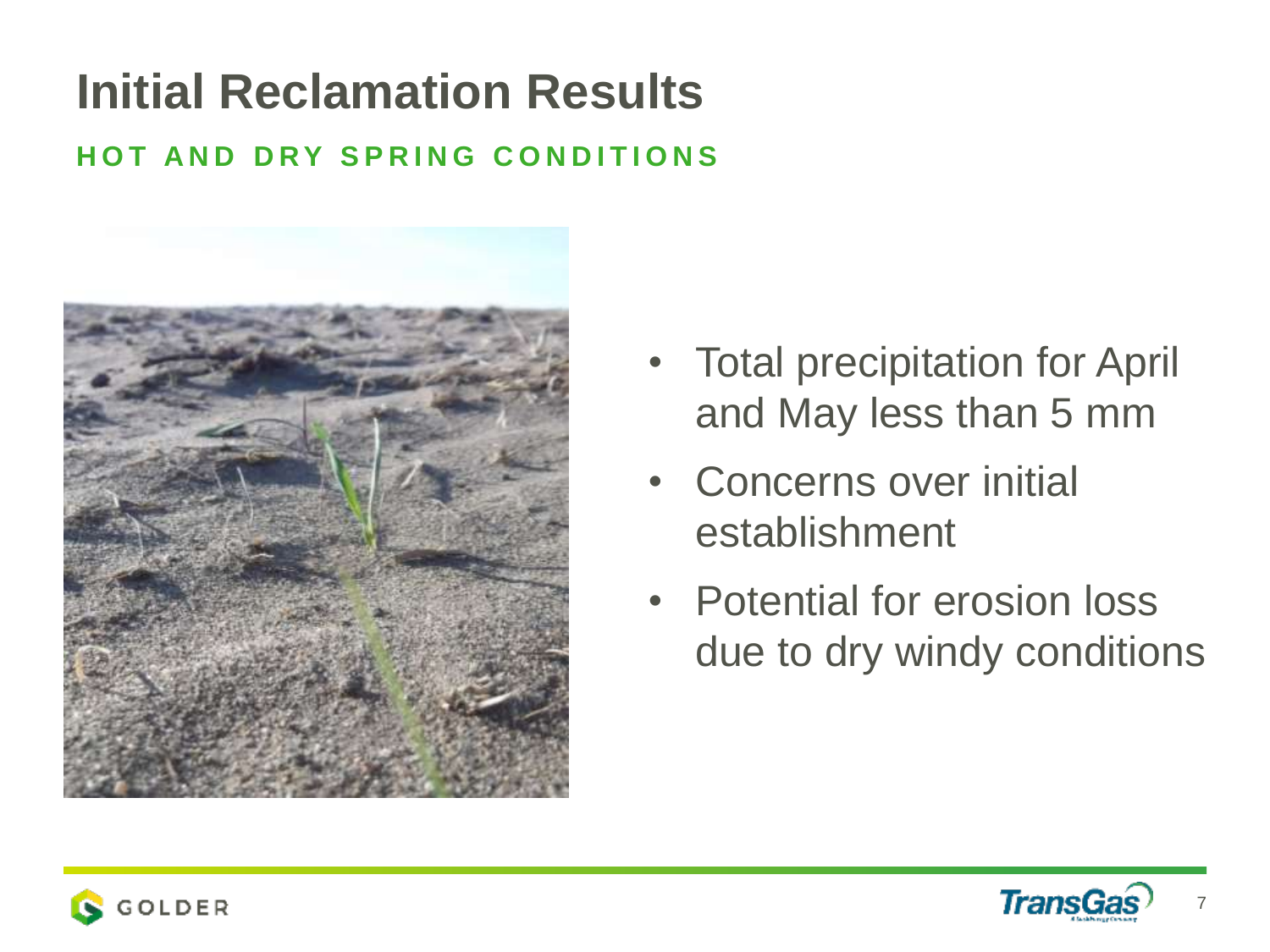### **Initial Reclamation Results**

#### **WIND EROSION POTENTIAL**





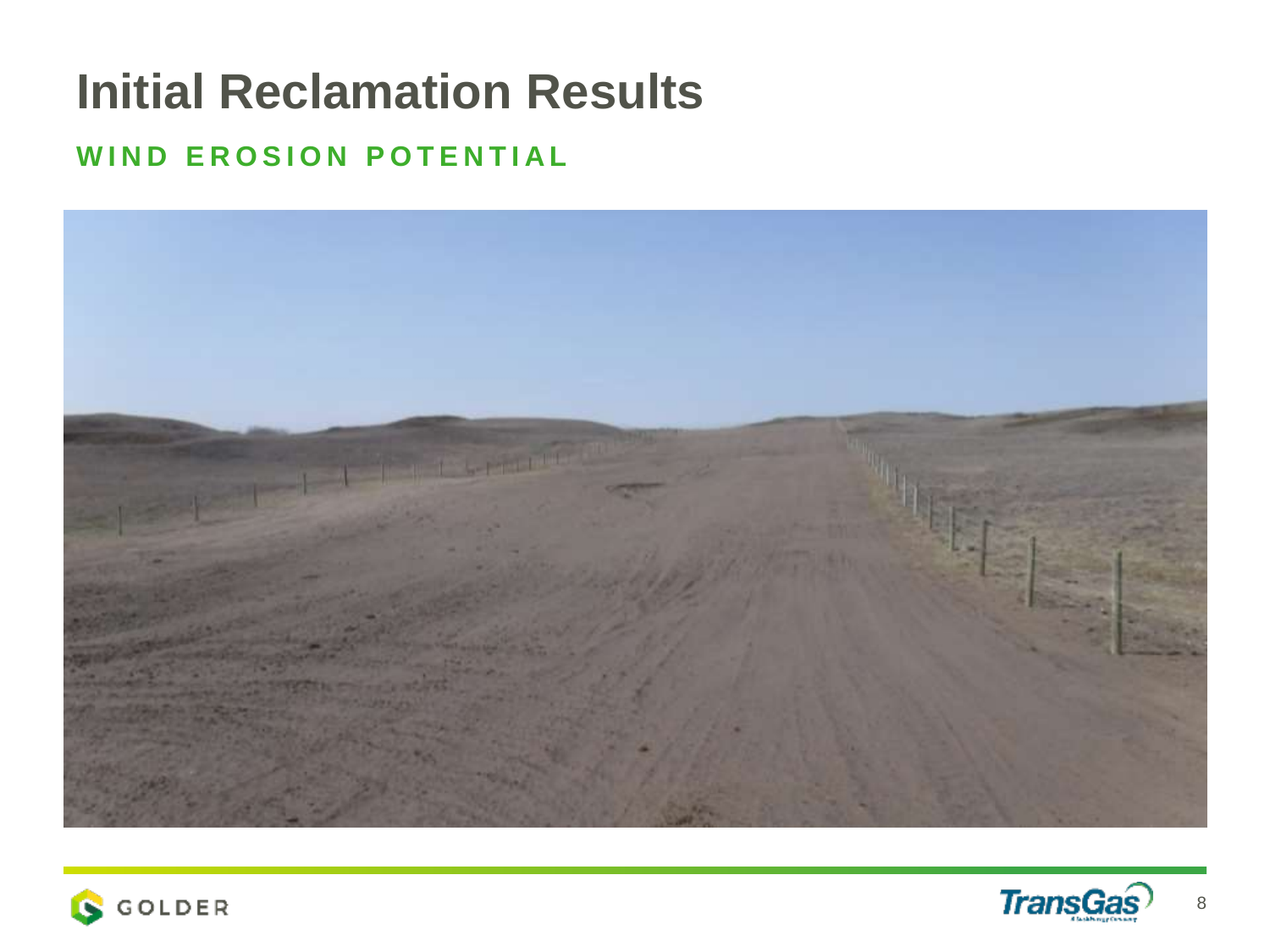### **Supplemental Reclamation Efforts**

#### **H Y D R O S E E D P R O D U C T S**

- Hydromulch product manufactured from natural fibers with tacking agents. Fibers weave into a wood cellulose matrix
- Tackifier hydraulically applied erosion and sediment control product used as a soil stabilizer and dust control agent



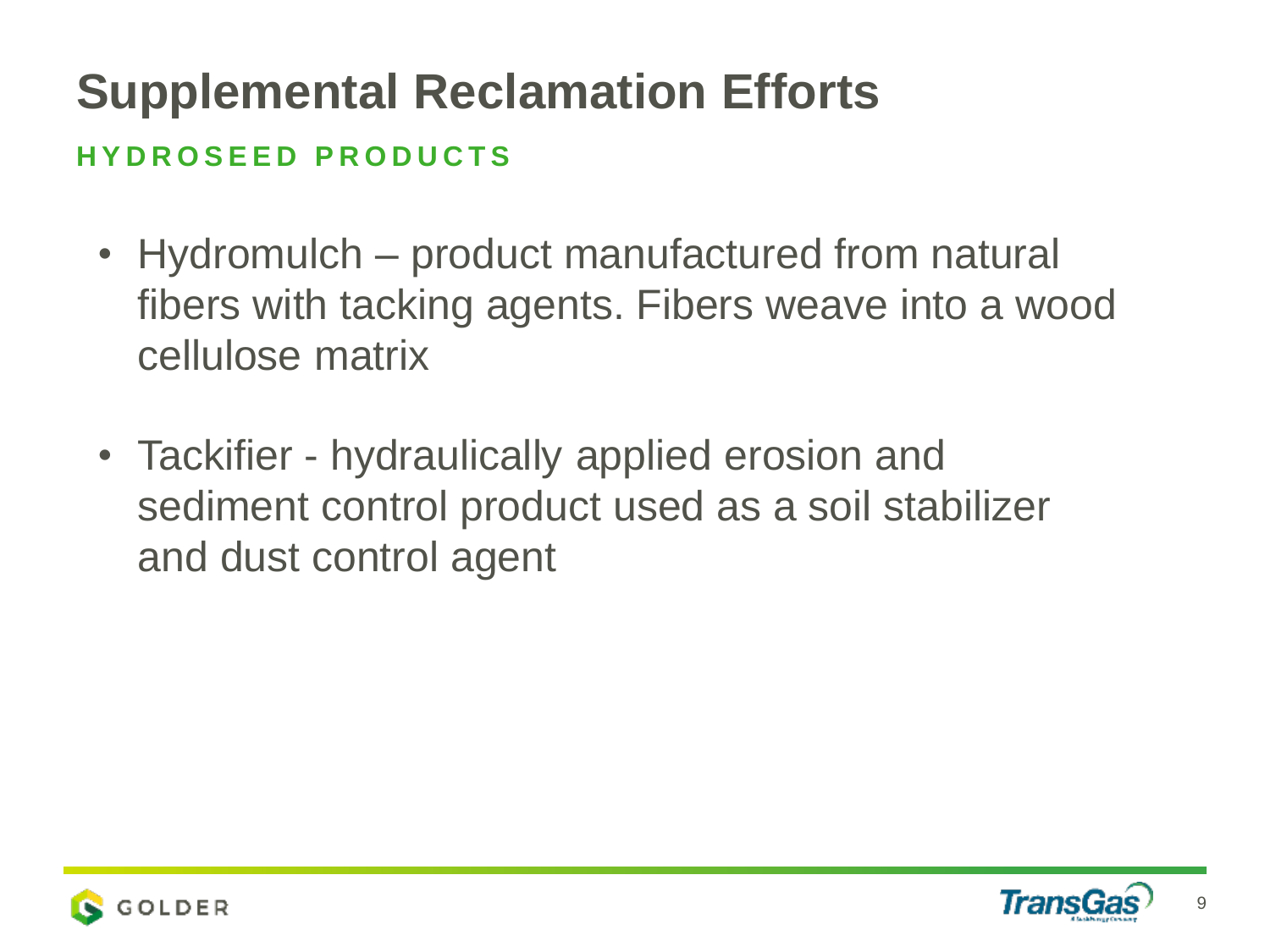### **Supplemental Reclamation Efforts**

#### **H Y D R O M U L C H**

- Two different pieces of equipment used; a semi truck with a 4000 gallon tank and a rock truck modified to carry a 4000 gallon tank
- Rock truck used to move though steep sandy terrain to minimize disturbance to soil surface
- Fall rye seeded at a rate of approximately 4-8 kg/ha







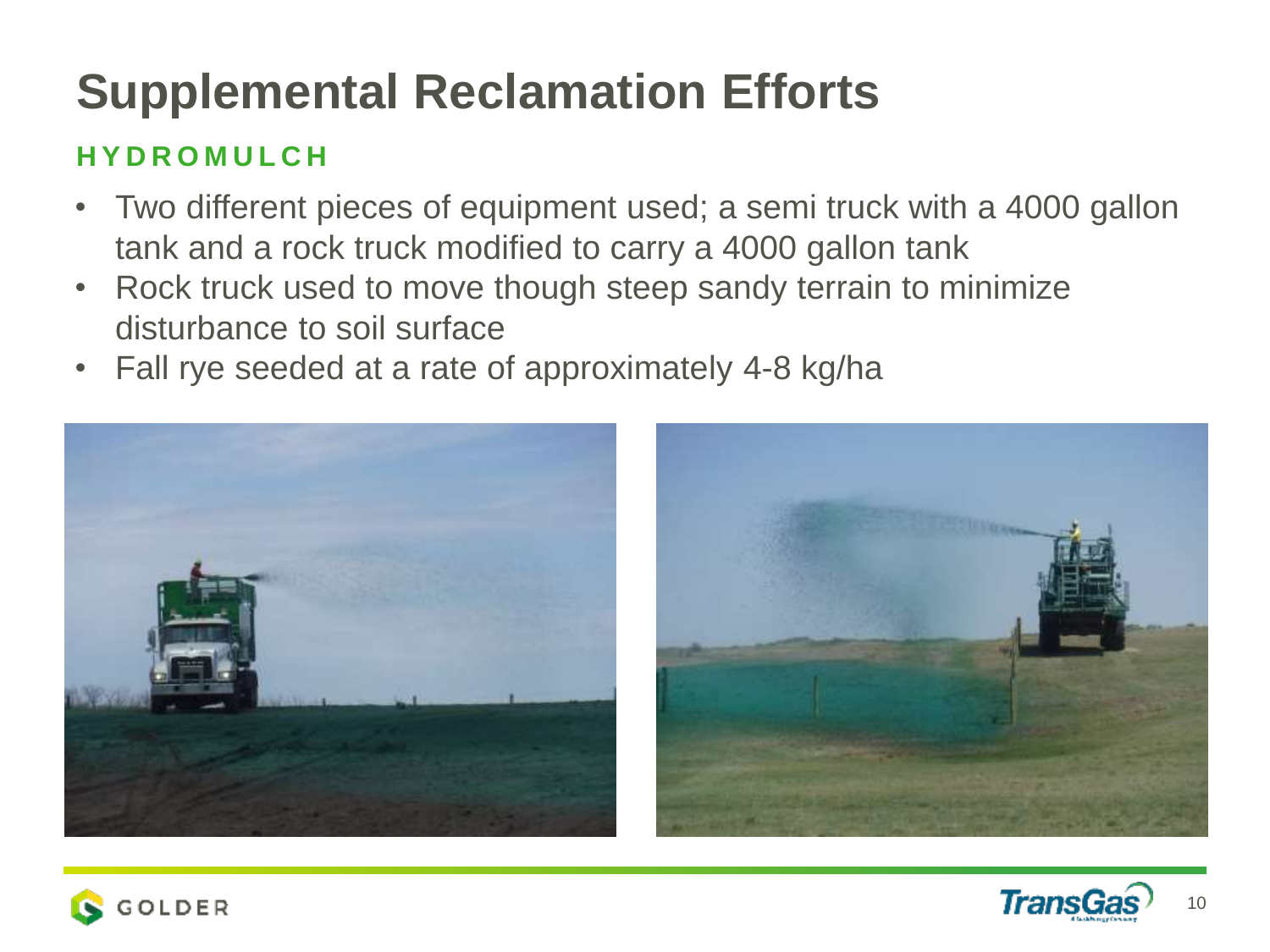### **Supplemental Reclamation TA C K I F I E R**



- Contracted to apply tackifier throughout portions of the ROW that were sandy and not easily accessible
- Fall rye seed that was mixed to spread at a rate of approximately 4-8 kg/ha



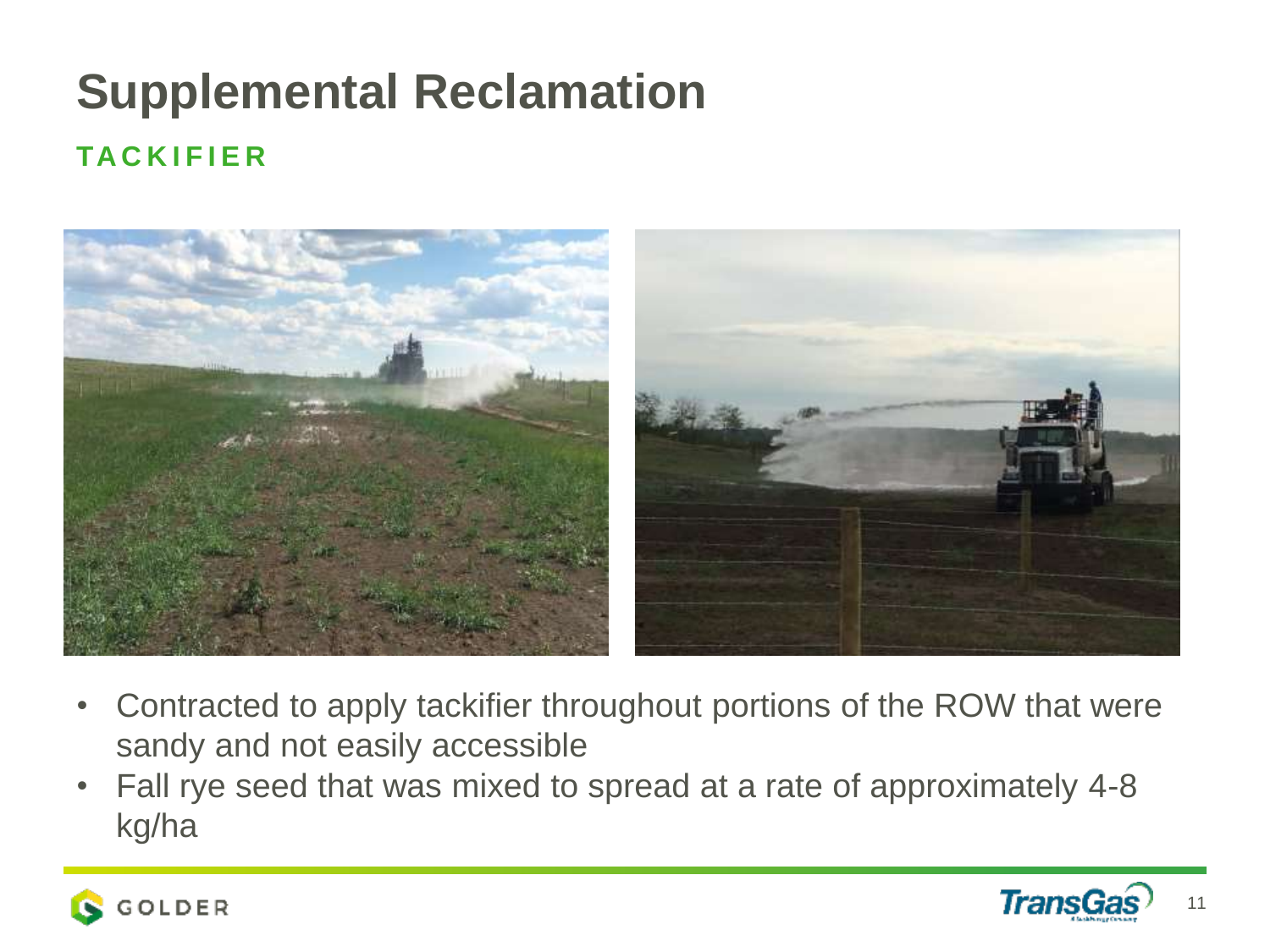### **Supplemental Reclamation**

#### **I N I T I A L O B S E R VAT I O N S**





#### **Hydromulch**

- Easy to see where it had been applied
- Consistent application

#### **Tackifier**

- Hard to see where it had been applied
- Seed application not consistently uniform



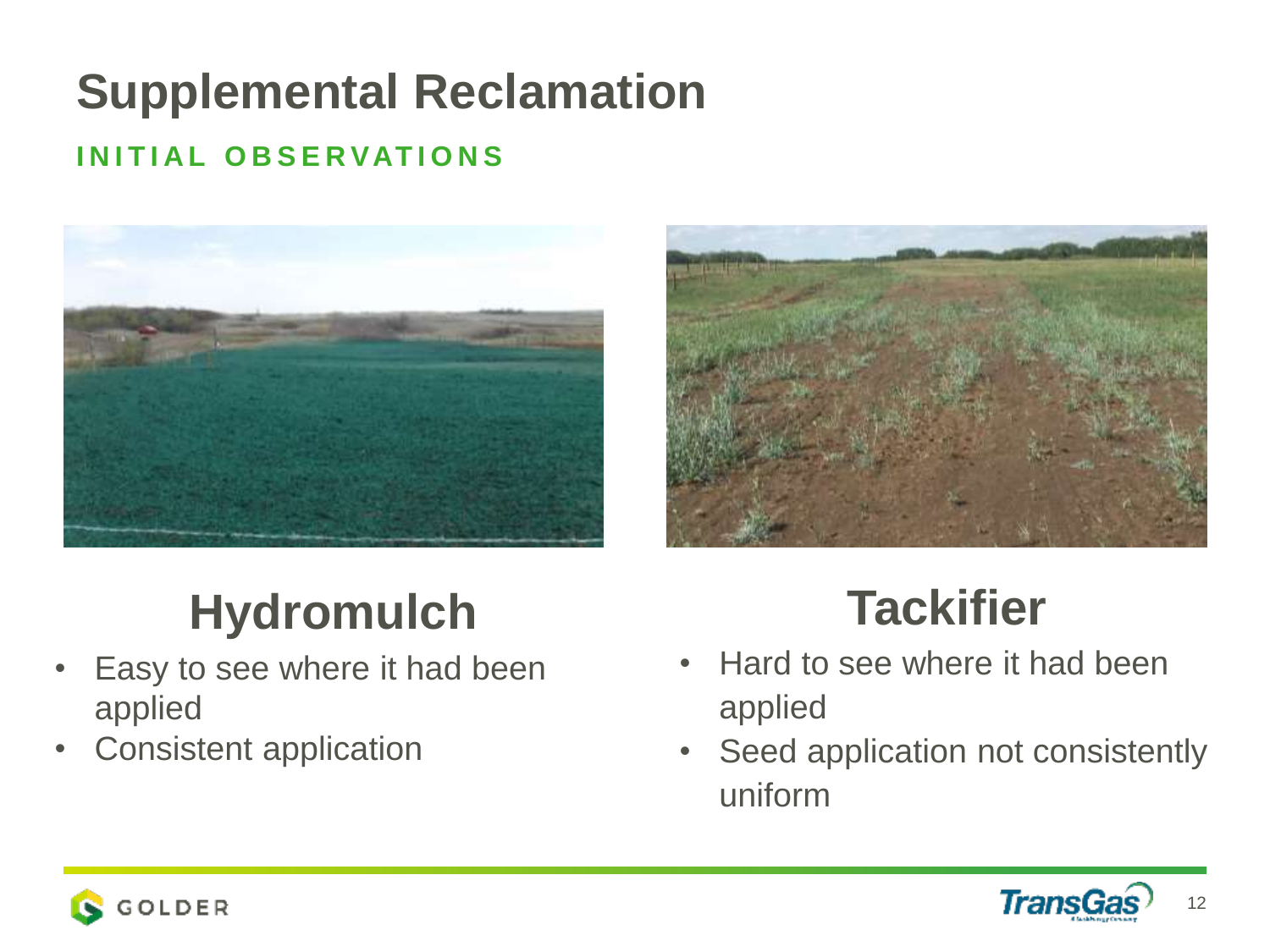#### **O B J E C T I V E S A N D M E T H O D S**

- Mid-season survey to assess vegetation establishment on ROW
- 0.5 m x 0.5 m quadrats
- Completed every 500 m on right-of-way and temporary workspaces
- Data collected include species composition and percent cover
- Pedestrian survey to identify potential erosion issues



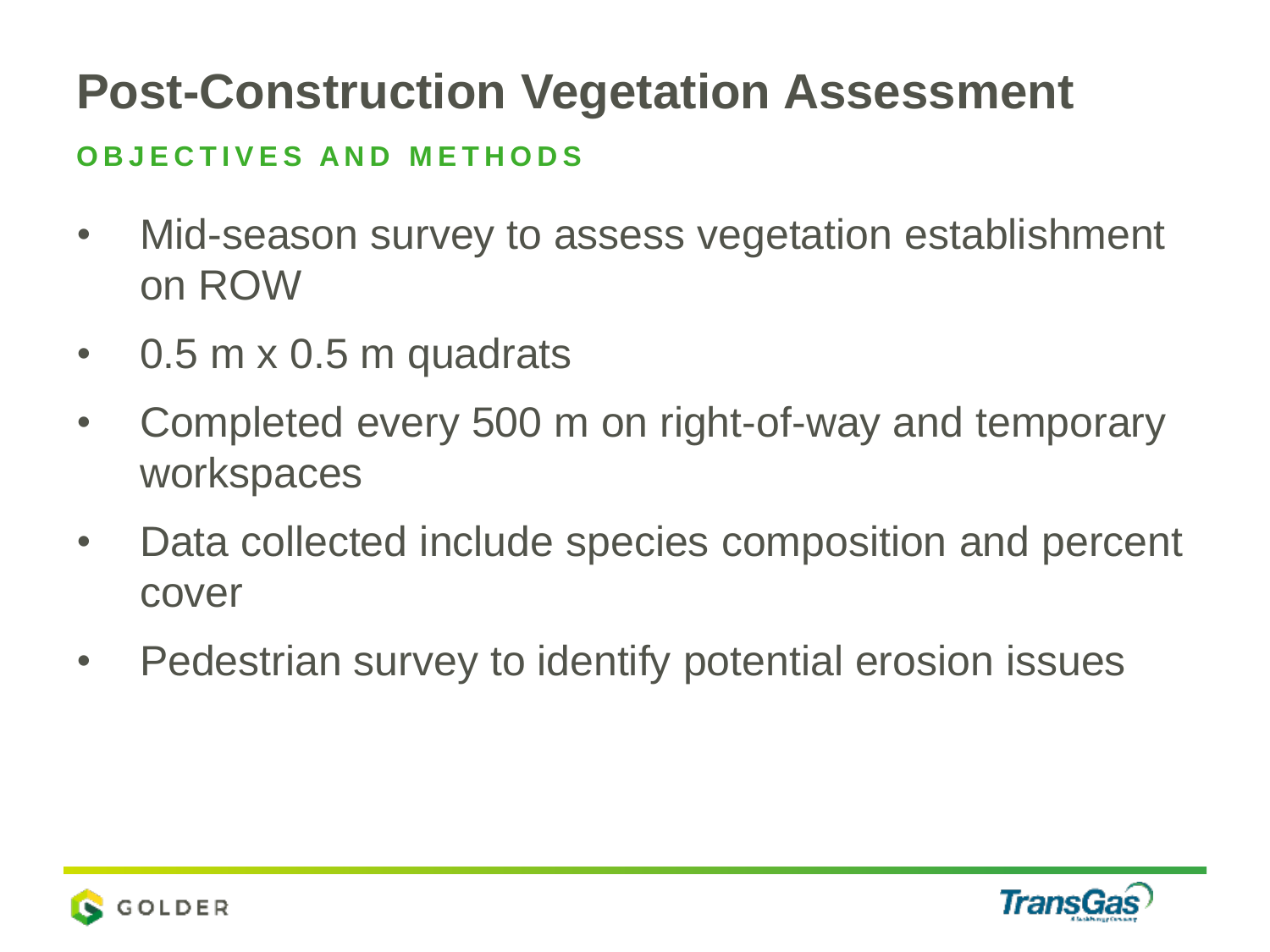#### **1 . 5 + M O N T H S A F T E R A P P L I C AT I O N**





### **Hydromulch**

- Mulch noticeably still present on soil surface
- No soil erosion observed

#### **Tackifier**

- Tackifier not visible on surface
- Little to no soil erosion observed



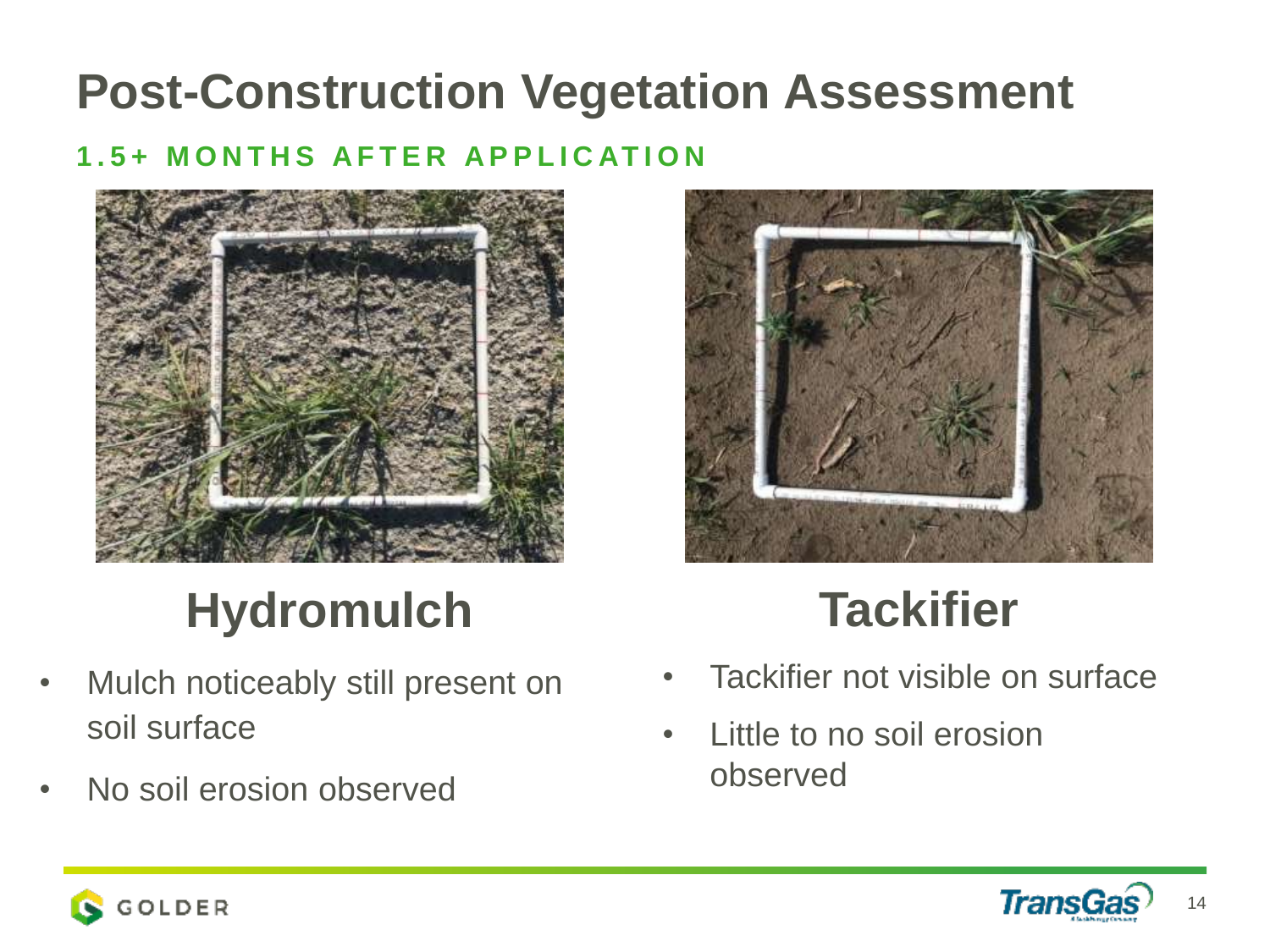#### **+ 1 . 5 M O N T H S A F T E R A P P L I C AT I O N**





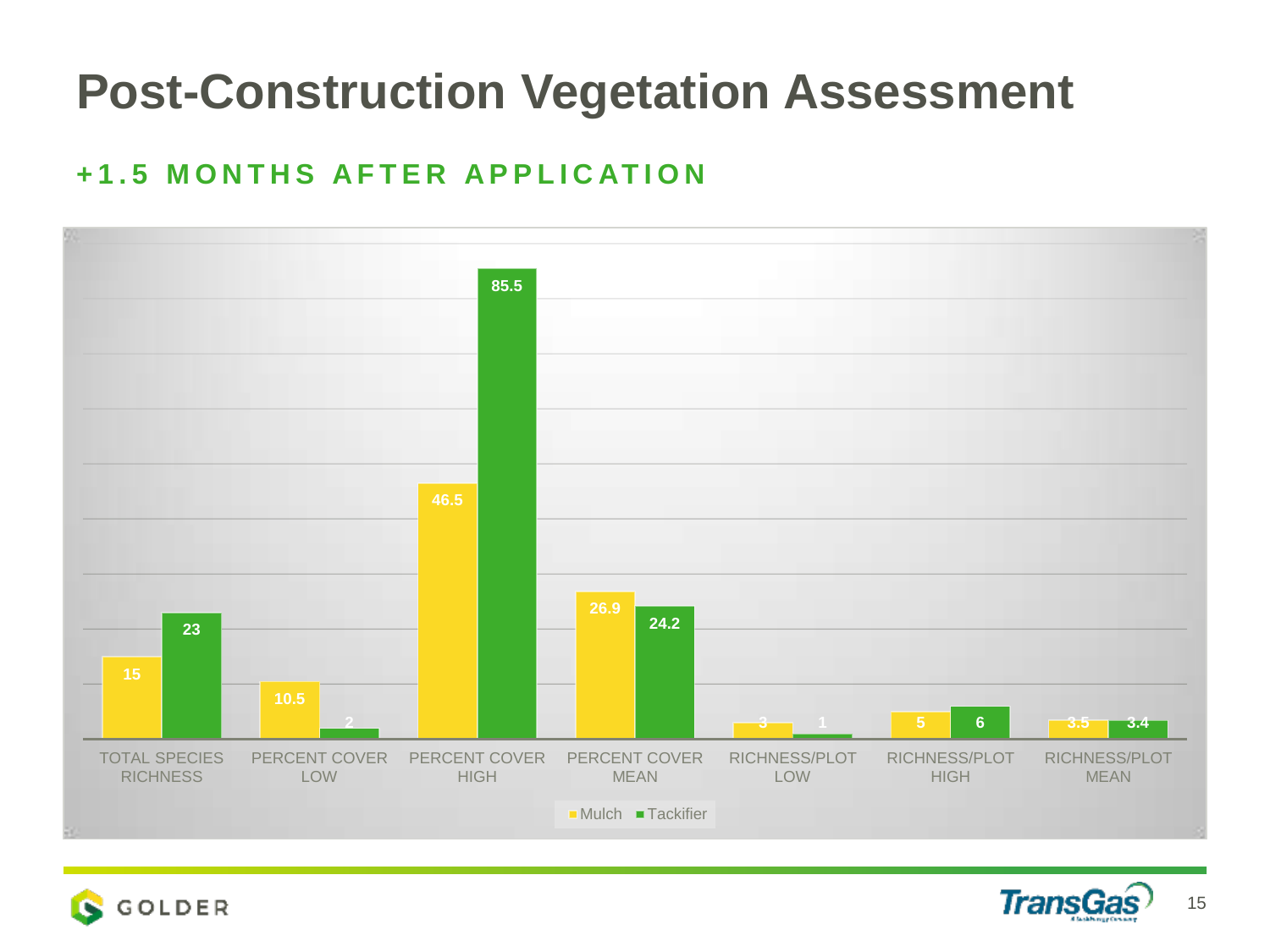#### **+ 1 . 5 M O N T H S A F T E R A P P L I C AT I O N**





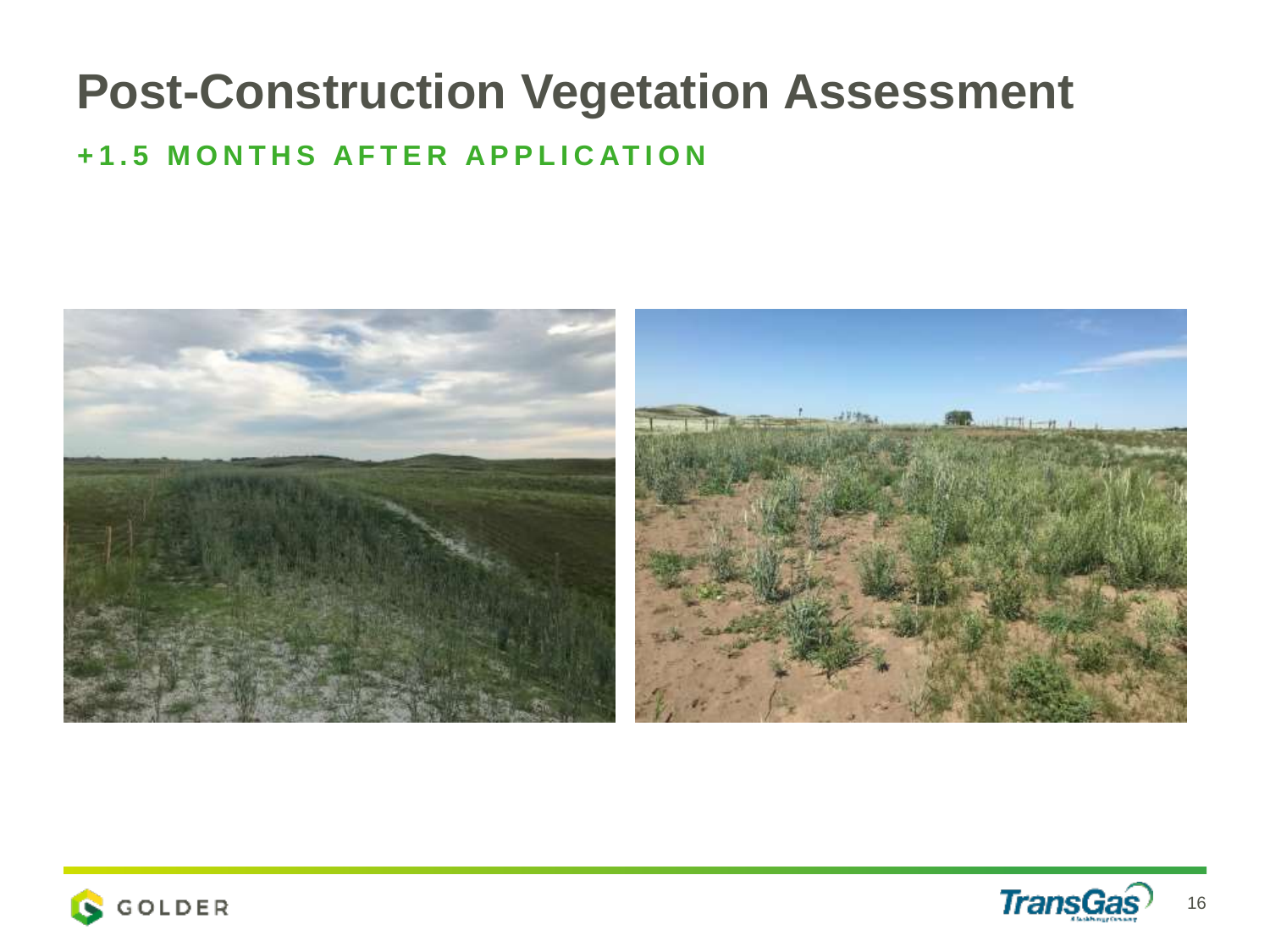#### **Conclusions**

#### **R E C L A M AT I O N A N D L O N G - T E R M M O N I T O R I N G**

- Both products had the desired effect of reducing wind erosion
- Tackifier and hydromulch products may occupy a great niche in reclamation activities due to changes in climate
- Hydromulch product was easy to apply due to visual cues
- When applying seed in conjunction with tackifiers or hydromulch a tank agitator is needed to help provide uniform application
- Terrain and access are important consideration for proper equipment
- Slight differences in species richness and abundance were observed, but not a significant factor between the two products
- Long-term vegetation monitoring will continue to be assessed for the next five years, goal of achieving 75% live cover after five years